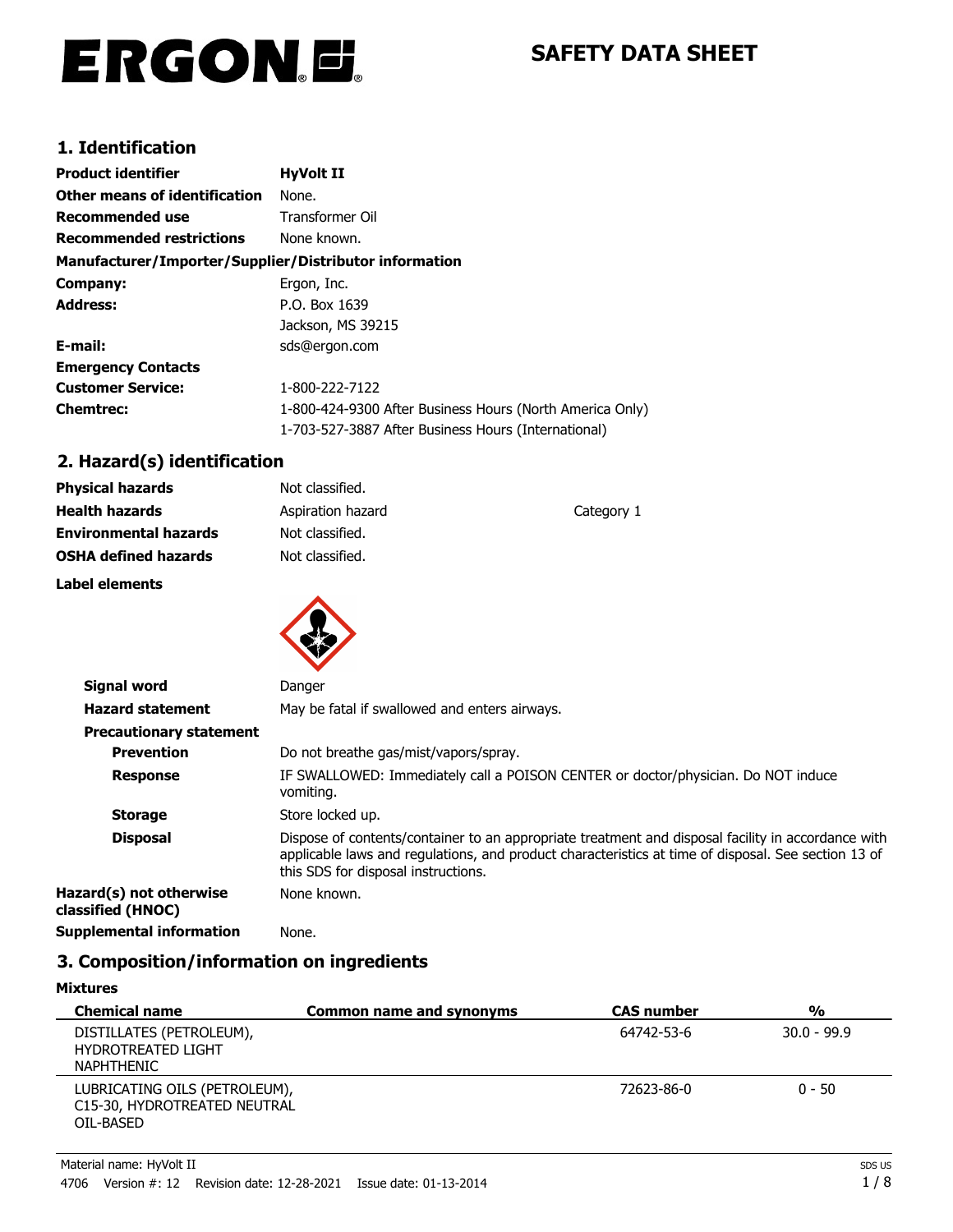| <b>Chemical name</b>                                                                | <b>Common name and synonyms</b>                                                                                                                                                                                                                                                                                                                                                                                     | <b>CAS number</b> | $\frac{0}{0}$ |
|-------------------------------------------------------------------------------------|---------------------------------------------------------------------------------------------------------------------------------------------------------------------------------------------------------------------------------------------------------------------------------------------------------------------------------------------------------------------------------------------------------------------|-------------------|---------------|
| DISTILLATES (PETROLEUM),<br><b>HYDROTREATED LIGHT</b><br><b>PARAFFINIC</b>          |                                                                                                                                                                                                                                                                                                                                                                                                                     | 64742-55-8        | $0 - 45$      |
| DISTILLATES (PETROLEUM),<br>SOLVENT-DEWAXED LIGHT<br><b>PARAFFINIC</b>              |                                                                                                                                                                                                                                                                                                                                                                                                                     | 64742-56-9        | $0 - 10$      |
| 2,6-DI-TERT-BUTYL-P-CRESOL<br>[BUTYLATED HYDROXYTOLUENE<br>(BHT)]                   |                                                                                                                                                                                                                                                                                                                                                                                                                     | 128-37-0          | < 0.3         |
| <b>Composition comments</b>                                                         | Not classified as a carcinogen. Meets EU requirement of less than 3% (w/w) DMSO extract for total<br>polycyclic aromatic compound (PAC) using IP 346.                                                                                                                                                                                                                                                               |                   |               |
| 4. First-aid measures                                                               |                                                                                                                                                                                                                                                                                                                                                                                                                     |                   |               |
| <b>Inhalation</b>                                                                   | Move to fresh air. Oxygen or artificial respiration if needed. IF exposed or concerned: Get medical<br>advice/attention.                                                                                                                                                                                                                                                                                            |                   |               |
| <b>Skin contact</b>                                                                 | Wash contact areas with soap and water. Remove contaminated clothing. Launder contaminated<br>clothing before reuse. If skin irritation or an allergic skin reaction develops, get medical attention.                                                                                                                                                                                                               |                   |               |
| Eye contact                                                                         | Flush thoroughly with water. If irritation occurs, get medical assistance.                                                                                                                                                                                                                                                                                                                                          |                   |               |
| <b>Ingestion</b>                                                                    | Do NOT induce vomiting. If vomiting occurs naturally, have victim lean forward to reduce risk of<br>aspiration. Call a poison control center immediately.                                                                                                                                                                                                                                                           |                   |               |
| <b>Most important</b><br>symptoms/effects, acute and<br>delayed                     | Defatting of the skin.                                                                                                                                                                                                                                                                                                                                                                                              |                   |               |
| <b>Indication of immediate</b><br>medical attention and special<br>treatment needed | Treat symptomatically.                                                                                                                                                                                                                                                                                                                                                                                              |                   |               |
| <b>General information</b>                                                          | Contact physician if discomfort continues.                                                                                                                                                                                                                                                                                                                                                                          |                   |               |
| 5. Fire-fighting measures                                                           |                                                                                                                                                                                                                                                                                                                                                                                                                     |                   |               |
| Suitable extinguishing media                                                        | Halon. Dry chemicals. Foam. Carbon dioxide (CO2). Water spray or fog. Do not use water jet as an<br>extinguisher, as this will spread the fire.                                                                                                                                                                                                                                                                     |                   |               |
| <b>Unsuitable extinguishing</b><br>media                                            | Do not use a solid water stream as it may scatter and spread fire.                                                                                                                                                                                                                                                                                                                                                  |                   |               |
| <b>Specific hazards arising from</b><br>the chemical                                | No unusual fire or explosion hazards noted.                                                                                                                                                                                                                                                                                                                                                                         |                   |               |
| Special protective equipment<br>and precautions for<br>firefighters                 | Wear full protective clothing, including helmet, self-contained positive pressure or pressure demand<br>breathing apparatus, protective clothing and face mask.                                                                                                                                                                                                                                                     |                   |               |
| <b>Fire fighting</b><br>equipment/instructions                                      | Cool containers exposed to flames with water until well after the fire is out. Firefighters must use<br>standard protective equipment including flame retardant coat, helmet with face shield, gloves,<br>rubber boots, and in enclosed spaces, SCBA. Use pressurized air mask if product is involved in a<br>fire.                                                                                                 |                   |               |
| <b>General fire hazards</b>                                                         | No unusual fire or explosion hazards noted. Flammability Class: Combustible IIIB                                                                                                                                                                                                                                                                                                                                    |                   |               |
| 6. Accidental release measures                                                      |                                                                                                                                                                                                                                                                                                                                                                                                                     |                   |               |
| <b>Personal precautions,</b><br>protective equipment and<br>emergency procedures    | Keep unnecessary personnel away. Local authorities should be advised if significant spillages cannot<br>be contained. Wear appropriate protective equipment and clothing during clean-up. Do not touch<br>damaged containers or spilled material unless wearing appropriate protective clothing. Ensure<br>adequate ventilation.                                                                                    |                   |               |
| <b>Methods and materials for</b><br>containment and cleaning up                     | Large Spills: ELIMINATE all ignition sources (no smoking, flares, sparks or flames in immediate<br>area). Stop the flow of material, if this is without risk. Dike the spilled material, where this is<br>possible. Cover with plastic sheet to prevent spreading. Absorb in vermiculite, dry sand or earth or<br>absorbent material then place into containers. Following product recovery, flush area with water. |                   |               |
|                                                                                     | Small Spills: Wipe up with absorbent material (e.g. cloth, fleece). Clean surface thoroughly to<br>remove residual contamination.                                                                                                                                                                                                                                                                                   |                   |               |
|                                                                                     | Never return spills in original containers for re-use. For waste disposal, see section 13 of the SDS.                                                                                                                                                                                                                                                                                                               |                   |               |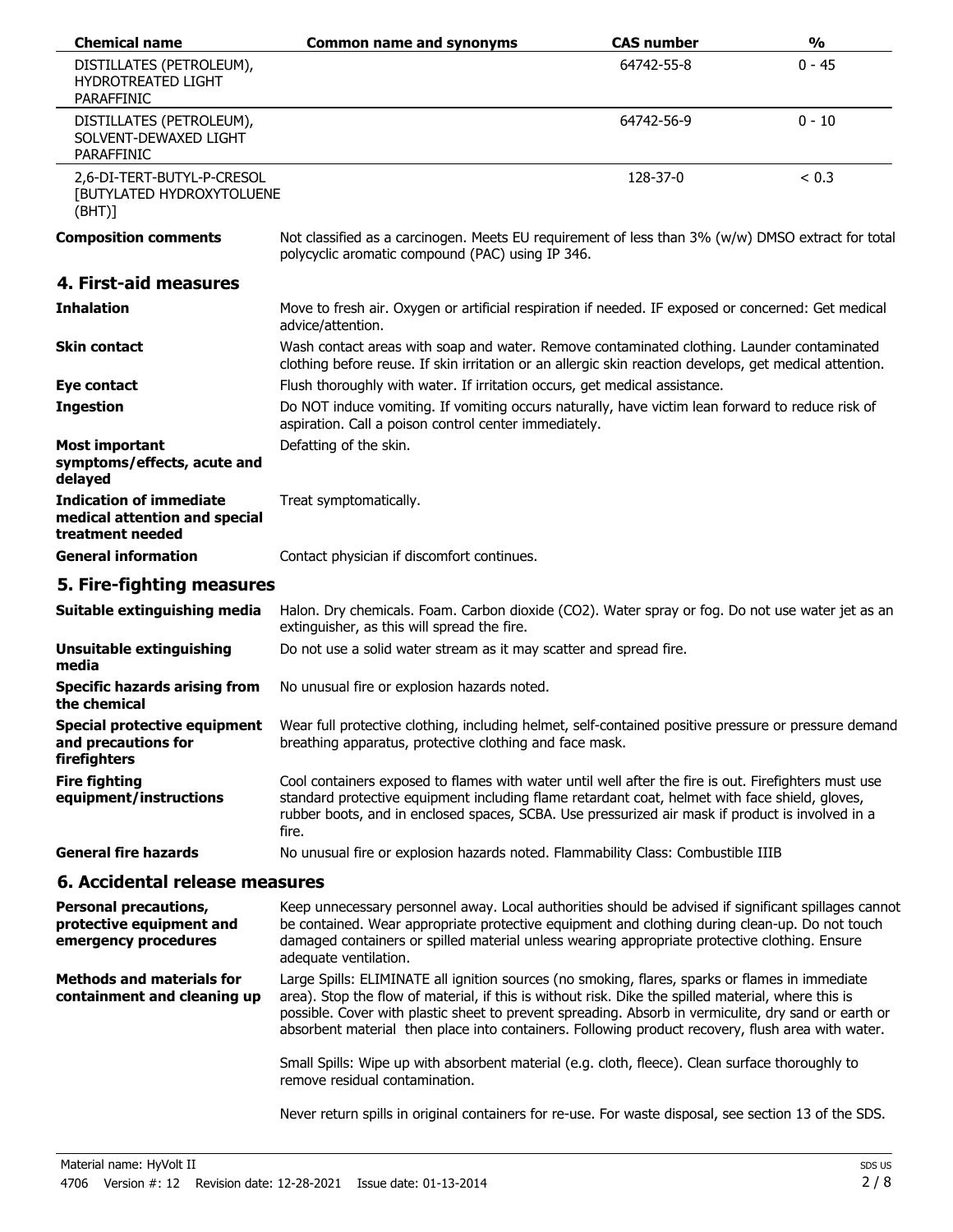| <b>Environmental precautions</b>                    | Prevent further leakage or spillage if safe to do so. Prevent entry into waterways, sewer, basements<br>or confined areas. Avoid discharge to the aquatic environment. Contact local authorities in case of<br>spillage to drain/aquatic environment. Avoid discharge into drains, water courses or onto the<br>ground. If this material is spilled into navigable waters and creates a visible sheen, it is reportable<br>to the National Response Center. |
|-----------------------------------------------------|-------------------------------------------------------------------------------------------------------------------------------------------------------------------------------------------------------------------------------------------------------------------------------------------------------------------------------------------------------------------------------------------------------------------------------------------------------------|
| the contract of the contract of the contract of the |                                                                                                                                                                                                                                                                                                                                                                                                                                                             |

# **7. Handling and storage**

| <b>Precautions for safe handling</b>                                      | DO NOT handle, store or open near an open flame, sources of heat or sources of ignition. Protect<br>material from direct sunlight. Do not breathe dust/fume/gas/mist/vapors/spray. Wash hands after<br>handling and before eating. Do not get this material in contact with eyes. Avoid contact with skin.<br>Avoid prolonged exposure. All handling to take place in well-ventilated area. Shower after work.<br>Remove and wash contaminated clothing promptly. |
|---------------------------------------------------------------------------|-------------------------------------------------------------------------------------------------------------------------------------------------------------------------------------------------------------------------------------------------------------------------------------------------------------------------------------------------------------------------------------------------------------------------------------------------------------------|
| <b>Conditions for safe storage,</b><br>including any<br>incompatibilities | Store locked up. Keep away from heat, sparks and open flame. Store in a well-ventilated place. Use<br>care in handling/storage.                                                                                                                                                                                                                                                                                                                                   |

# **8. Exposure controls/personal protection**

#### **Occupational exposure limits**

#### **US. OSHA Table Z-1 Limits for Air Contaminants (29 CFR 1910.1000)**

| <b>Components</b>                                                                                        | <b>Type</b> | <b>Value</b> | <b>Form</b>                      |
|----------------------------------------------------------------------------------------------------------|-------------|--------------|----------------------------------|
| <b>DISTILLATES</b><br>(PETROLEUM),<br>HYDROTREATED LIGHT<br><b>NAPHTHENIC (CAS</b><br>64742-53-6)        | PEL         | $5$ mg/m $3$ | Mist.                            |
| <b>DISTILLATES</b><br>(PETROLEUM),<br>HYDROTREATED LIGHT<br>PARAFFINIC (CAS<br>64742-55-8)               | PEL         | $5$ mg/m $3$ | Mist.                            |
| <b>DISTILLATES</b><br>(PETROLEUM),<br>SOLVENT-DEWAXED LIGHT<br>PARAFFINIC (CAS<br>64742-56-9)            | PEL         | $5$ mg/m $3$ | Mist.                            |
| <b>US. ACGIH Threshold Limit Values</b>                                                                  |             |              |                                  |
| <b>Components</b>                                                                                        | <b>Type</b> | <b>Value</b> | <b>Form</b>                      |
| 2,6-DI-TERT-BUTYL-P-CRES<br>OL [BUTYLATED<br>HYDROXYTOLUENE (BHT)]<br>(CAS 128-37-0)                     | <b>TWA</b>  | 2 mg/m $3$   | Inhalable fraction and<br>vapor. |
| <b>DISTILLATES</b><br>(PETROLEUM),<br>HYDROTREATED LIGHT<br>PARAFFINIC (CAS<br>64742-55-8)               | <b>TWA</b>  | $5$ mg/m $3$ | Inhalable fraction.              |
| <b>LUBRICATING OILS</b><br>(PETROLEUM), C15-30,<br>HYDROTREATED NEUTRAL<br>OIL-BASED (CAS<br>72623-86-0) | <b>TWA</b>  | 5 mg/m $3$   | Inhalable fraction.              |
| <b>US. NIOSH: Pocket Guide to Chemical Hazards</b>                                                       |             |              |                                  |
| <b>Material</b>                                                                                          | <b>Type</b> | <b>Value</b> | <b>Form</b>                      |
| HyVolt II                                                                                                | <b>STEL</b> | 10 mg/m3     | Mist.                            |
|                                                                                                          | <b>TWA</b>  | 5 mg/m3      | Mist.                            |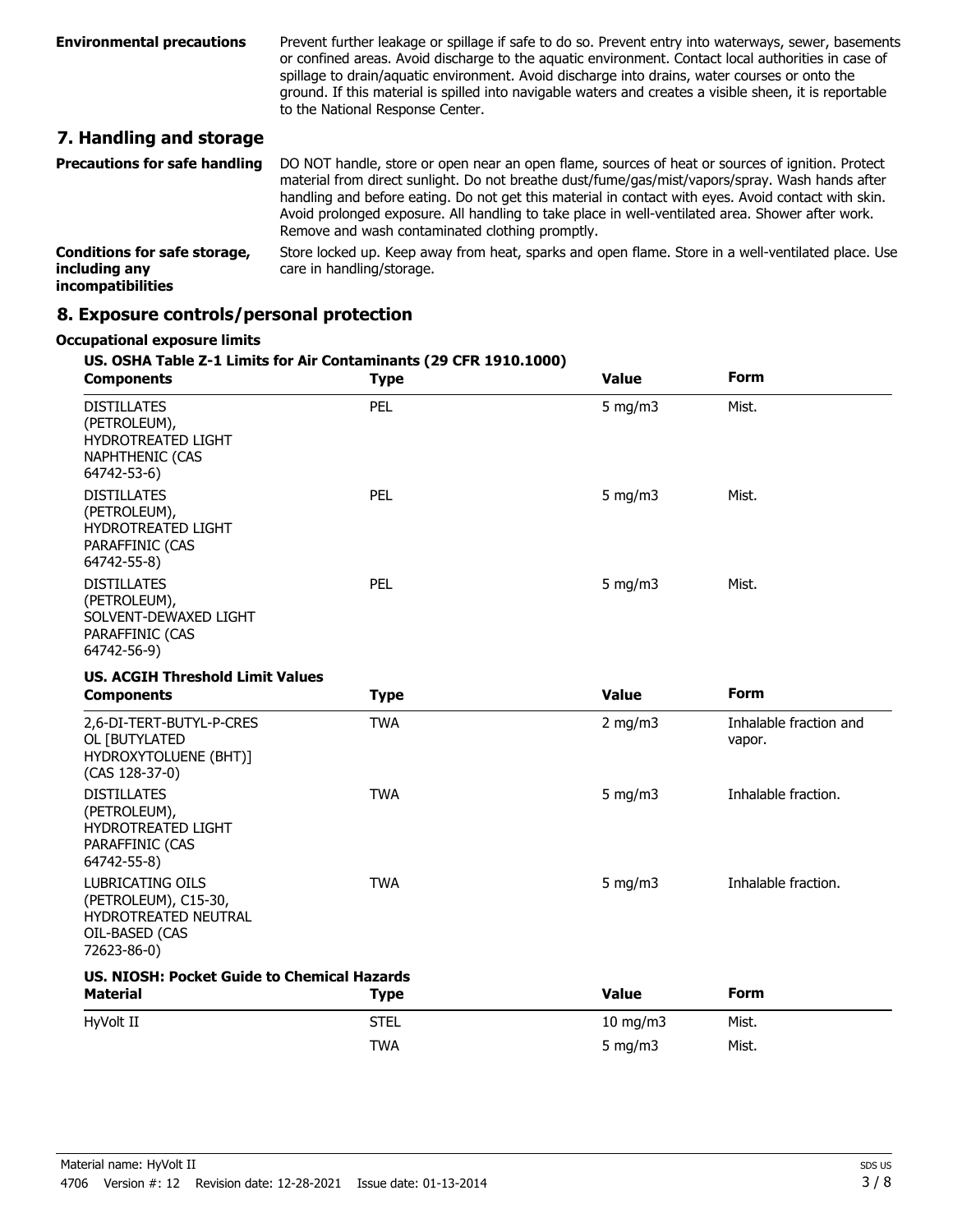| <b>US. NIOSH: Pocket Guide to Chemical Hazards</b><br><b>Components</b>                           | <b>Type</b>                                                                                                                                                                                                                                              | <b>Value</b>  | Form  |
|---------------------------------------------------------------------------------------------------|----------------------------------------------------------------------------------------------------------------------------------------------------------------------------------------------------------------------------------------------------------|---------------|-------|
| 2,6-DI-TERT-BUTYL-P-CRES<br>OL [BUTYLATED<br>HYDROXYTOLUENE (BHT)]<br>(CAS 128-37-0)              | <b>TWA</b>                                                                                                                                                                                                                                               | $10$ mg/m $3$ |       |
| <b>DISTILLATES</b><br>(PETROLEUM),<br>HYDROTREATED LIGHT<br><b>NAPHTHENIC (CAS</b><br>64742-53-6) | Ceiling                                                                                                                                                                                                                                                  | 1800 mg/m3    |       |
|                                                                                                   | <b>STEL</b>                                                                                                                                                                                                                                              | 10 mg/m $3$   | Mist. |
| <b>DISTILLATES</b><br>(PETROLEUM),<br>HYDROTREATED LIGHT<br>PARAFFINIC (CAS<br>64742-55-8)        | <b>STEL</b>                                                                                                                                                                                                                                              | $10$ mg/m $3$ | Mist. |
|                                                                                                   | <b>TWA</b>                                                                                                                                                                                                                                               | 5 mg/m $3$    | Mist. |
| <b>DISTILLATES</b><br>(PETROLEUM),<br>SOLVENT-DEWAXED LIGHT<br>PARAFFINIC (CAS<br>64742-56-9)     | <b>STEL</b>                                                                                                                                                                                                                                              | $10$ mg/m $3$ | Mist. |
|                                                                                                   | <b>TWA</b>                                                                                                                                                                                                                                               | 5 mg/m $3$    | Mist. |
| <b>Biological limit values</b>                                                                    | No biological exposure limits noted for the ingredient(s).                                                                                                                                                                                               |               |       |
| <b>Appropriate engineering</b><br>controls                                                        | Provide adequate ventilation, including appropriate local extraction, to ensure that the defined<br>occupational exposure limit is not exceeded.                                                                                                         |               |       |
| <b>Eye/face protection</b>                                                                        | Individual protection measures, such as personal protective equipment<br>Goggles/face shield are recommended.                                                                                                                                            |               |       |
| <b>Skin protection</b>                                                                            |                                                                                                                                                                                                                                                          |               |       |
| <b>Hand protection</b>                                                                            | Chemical resistant gloves are recommended. If contact with forearms is likely wear gauntlet style<br>gloves.                                                                                                                                             |               |       |
| <b>Other</b>                                                                                      | Chemical/oil resistant clothing is recommended. Launder contaminated clothing before reuse.                                                                                                                                                              |               |       |
| <b>Respiratory protection</b>                                                                     | Under normal conditions, respirator is not normally required. When workers are facing<br>concentrations above the exposure limit they must use appropriate certified respirators.                                                                        |               |       |
| Thermal hazards                                                                                   | Not available.                                                                                                                                                                                                                                           |               |       |
| <b>General hygiene</b><br>considerations                                                          | Always observe good personal hygiene measures, such as washing after handling the material and<br>before eating, drinking, and/or smoking. Routinely wash work clothing to remove contaminants.<br>Discard contaminated footwear that cannot be cleaned. |               |       |
| 9. Physical and chemical properties                                                               |                                                                                                                                                                                                                                                          |               |       |
| <b>Appearance</b>                                                                                 | Clear & bright                                                                                                                                                                                                                                           |               |       |
| <b>Physical state</b>                                                                             | Liquid.                                                                                                                                                                                                                                                  |               |       |
| <b>Form</b>                                                                                       | Liquid.                                                                                                                                                                                                                                                  |               |       |
| Color                                                                                             | Water White to Pale                                                                                                                                                                                                                                      |               |       |
| Odor                                                                                              | Mild Petroleum Odor                                                                                                                                                                                                                                      |               |       |
| <b>Odor threshold</b>                                                                             | Not available.                                                                                                                                                                                                                                           |               |       |
| рH                                                                                                | Not applicable                                                                                                                                                                                                                                           |               |       |
| <b>Melting point/freezing point</b>                                                               | -85 °F (-65 °C) ASTM D5950                                                                                                                                                                                                                               |               |       |
| <b>Initial boiling point and</b><br>boiling range                                                 | 545 °F (285 °C) ASTM D2887/ ISO 3924                                                                                                                                                                                                                     |               |       |
| <b>Flash point</b>                                                                                | 289.4 °F (143.0 °C) Pensky-Martens Closed Cup ASTM D93/ ISO 2719<br>311.0 °F (155.0 °C) Cleveland Open Cup ASTM D92/ ISO 2592                                                                                                                            |               |       |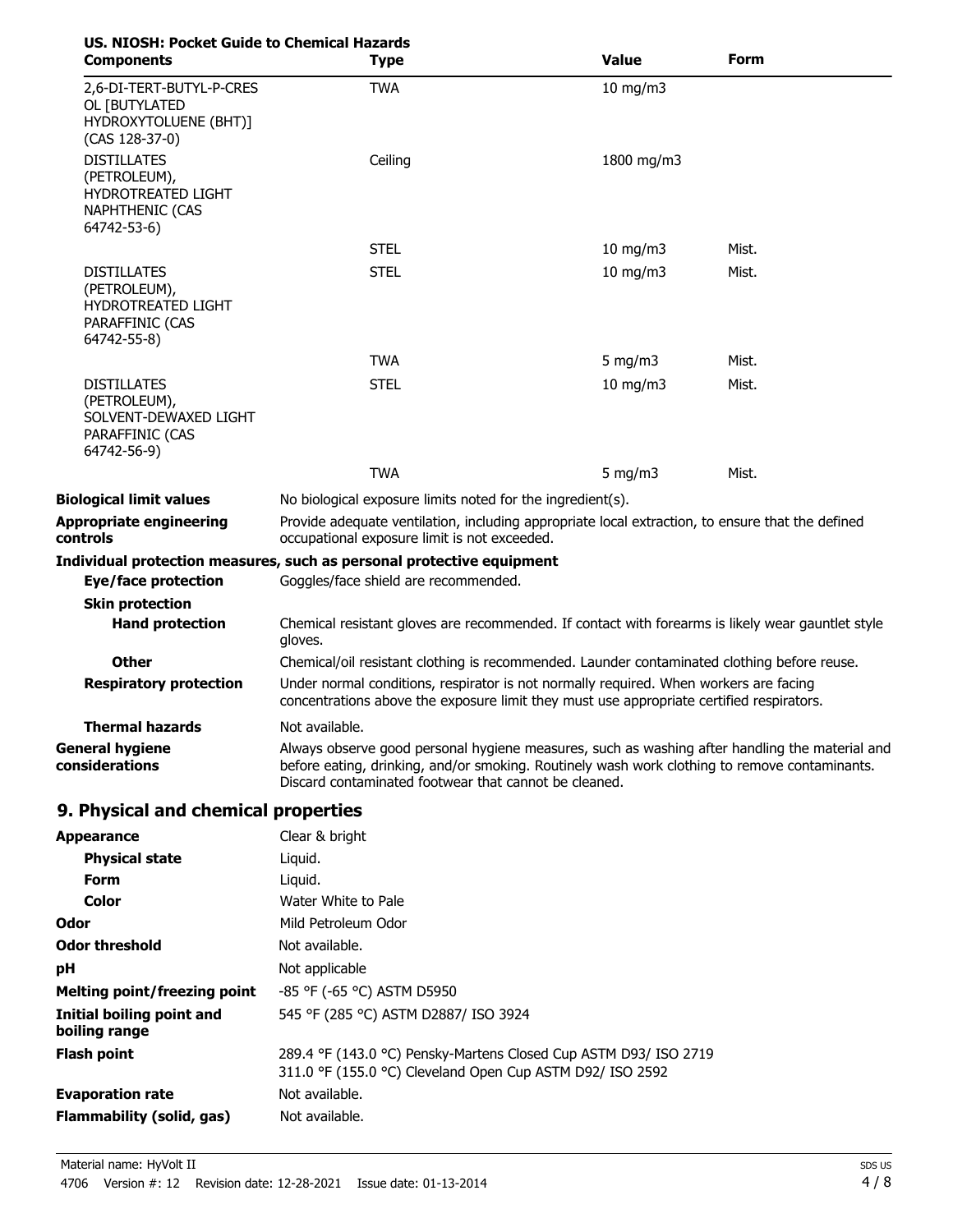# **Upper/lower flammability or explosive limits**

| Flammability limit - lower Not available.<br>(%)  |                                            |
|---------------------------------------------------|--------------------------------------------|
| <b>Flammability limit -</b><br>upper $(\% )$      | Not available.                             |
| <b>Explosive limit - lower</b><br>(%)             | Not available.                             |
| <b>Explosive limit - upper</b><br>(%)             | Not available.                             |
| Vapor pressure                                    | Not available.                             |
| <b>Vapor density</b>                              | Not available.                             |
| <b>Relative density</b>                           | 0.89 (59 °F (15 °C) ASTM D4052/ ISO 12185) |
| Solubility(ies)                                   |                                            |
| Solubility (water)                                | Insoluble                                  |
| <b>Partition coefficient</b><br>(n-octanol/water) | Not established.                           |
| <b>Auto-ignition temperature</b>                  | > 599 °F (> 315 °C) ASTM E659              |
| <b>Decomposition temperature</b>                  | Not available.                             |
| <b>Viscosity</b>                                  | 9.5 cSt (104 °F (40 °C) ASTM D445)         |

# **10. Stability and reactivity**

| <b>Reactivity</b>                            | The product is stable and non-reactive under normal conditions of use, storage and transport                        |
|----------------------------------------------|---------------------------------------------------------------------------------------------------------------------|
| <b>Chemical stability</b>                    | Stable.                                                                                                             |
| <b>Possibility of hazardous</b><br>reactions | Hazardous polymerization does not occur.                                                                            |
| <b>Conditions to avoid</b>                   | Heat, flames and sparks. Avoid temperatures exceeding the flash point.                                              |
| <b>Incompatible materials</b>                | Strong oxidizing agents.                                                                                            |
| <b>Hazardous decomposition</b><br>products   | Upon decomposition, this product emits carbon monoxide, carbon dioxide and/or low molecular<br>weight hydrocarbons. |

# **11. Toxicological information**

#### **Information on likely routes of exposure**

| <b>Inhalation</b>                                                                  | May be fatal if swallowed and enters airways.                                                                                                                                                               |
|------------------------------------------------------------------------------------|-------------------------------------------------------------------------------------------------------------------------------------------------------------------------------------------------------------|
| <b>Skin contact</b>                                                                | Frequent or prolonged contact may defat and dry the skin, leading to discomfort and dermatitis                                                                                                              |
| Eye contact                                                                        | May be irritating to eyes.                                                                                                                                                                                  |
| <b>Ingestion</b>                                                                   | May cause gastrointestinal discomfort if swallowed. Do not induce vomiting. Vomiting may<br>increase risk of product aspiration. May be fatal if swallowed and enters airways.                              |
| Symptoms related to the<br>physical, chemical and<br>toxicological characteristics | Defatting of the skin. Coughing. Shortness of breath. Discomfort in the chest.                                                                                                                              |
| <b>Information on toxicological effects</b>                                        |                                                                                                                                                                                                             |
| Acute toxicity                                                                     | Not applicable.                                                                                                                                                                                             |
| Skin corrosion/irritation                                                          | May cause defatting of the skin, but is neither an irritant nor a sensitizer.                                                                                                                               |
| Serious eye damage/eye<br>irritation                                               | Not classified. May cause minor irritation on eye contact.                                                                                                                                                  |
| Respiratory or skin sensitization                                                  |                                                                                                                                                                                                             |
| <b>Respiratory sensitization</b>                                                   | Not classified.                                                                                                                                                                                             |
| <b>Skin sensitization</b>                                                          | Not classified. May cause defatting of the skin, but is neither an irritant nor a sensitizer.                                                                                                               |
| Germ cell mutagenicity                                                             | No data available to indicate product or any components present at greater than 0.1% are<br>mutagenic or genotoxic.                                                                                         |
| Carcinogenicity                                                                    | This product is not considered to be a carcinogen by IARC, ACGIH, NTP, or OSHA. Meets EL<br>requirement of less than 3% (w/w) DMSO extract for total polycyclic aromatic compound (PAC)<br>using IP $346$ . |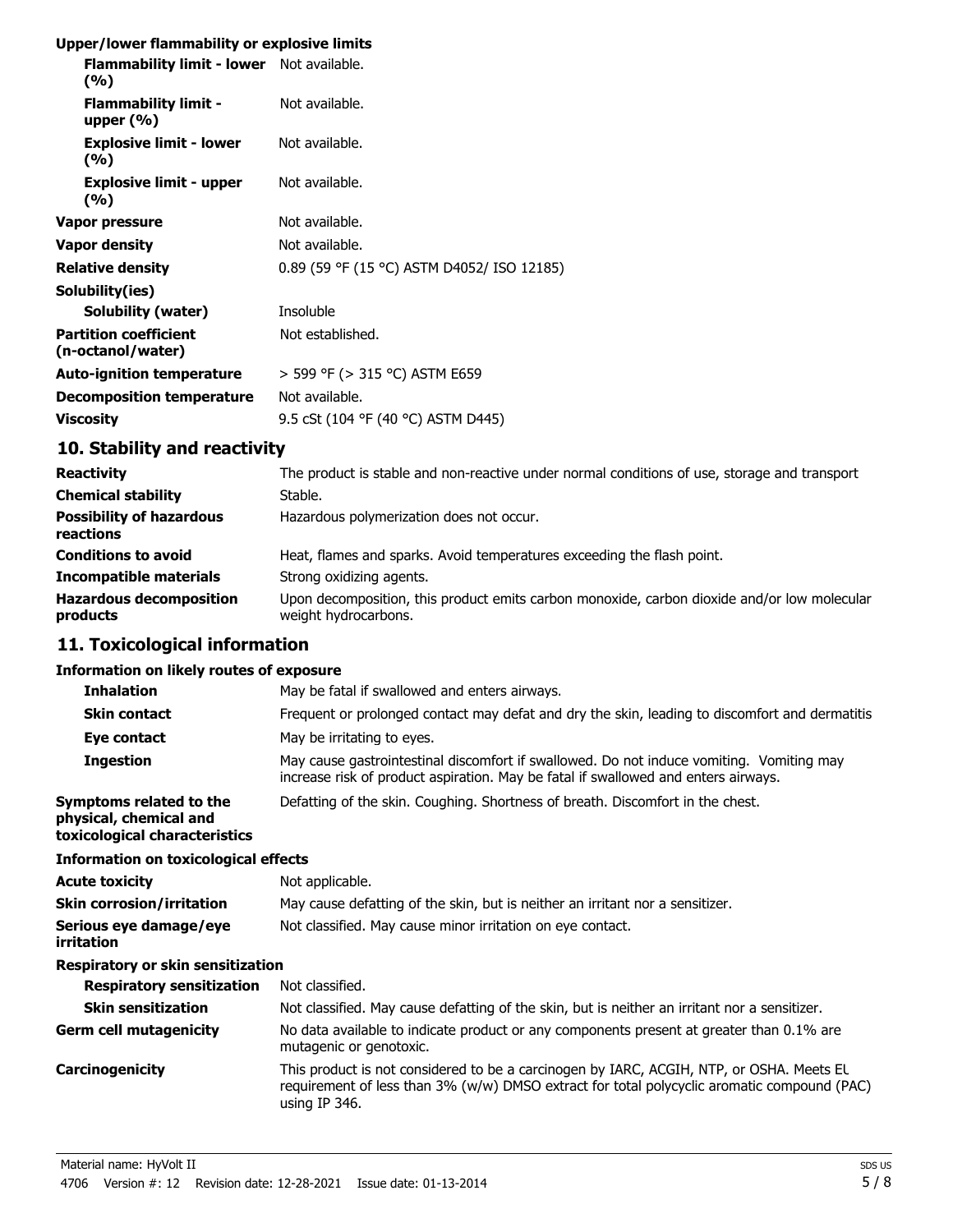| Not listed.                                           | <b>IARC Monographs. Overall Evaluation of Carcinogenicity</b>                     |
|-------------------------------------------------------|-----------------------------------------------------------------------------------|
| Not regulated.                                        | <b>OSHA Specifically Regulated Substances (29 CFR 1910.1001-1052)</b>             |
| Not listed.                                           | US. National Toxicology Program (NTP) Report on Carcinogens                       |
| <b>Reproductive toxicity</b>                          | Contains no ingredient listed as toxic to reproduction                            |
| Specific target organ toxicity<br>- single exposure   | Not classified.                                                                   |
| Specific target organ toxicity<br>- repeated exposure | Not classified.                                                                   |
| <b>Aspiration hazard</b>                              | May be fatal if swallowed and enters airways.                                     |
| <b>Chronic effects</b>                                | Prolonged inhalation may be harmful. Prolonged exposure may cause chronic effects |
| <b>Further information</b>                            | Risk of chemical pneumonia after aspiration.                                      |

# **12. Ecological information**

| <b>Ecotoxicity</b> | Not expected to be harmful to aquatic organisms. |                                                                            |                              |
|--------------------|--------------------------------------------------|----------------------------------------------------------------------------|------------------------------|
| <b>Product</b>     |                                                  | <b>Species</b>                                                             | <b>Test Results</b>          |
| HyVolt II          |                                                  |                                                                            |                              |
| <b>Aquatic</b>     |                                                  |                                                                            |                              |
| Crustacea          | <b>EC50</b>                                      | Daphnia                                                                    | 800 mg/l, 48 hours estimated |
| <b>Components</b>  |                                                  | <b>Species</b>                                                             | <b>Test Results</b>          |
|                    |                                                  | 2,6-DI-TERT-BUTYL-P-CRESOL [BUTYLATED HYDROXYTOLUENE (BHT)] (CAS 128-37-0) |                              |
| <b>Aquatic</b>     |                                                  |                                                                            |                              |
| Crustacea          | EC50                                             | Water flea (Daphnia pulex)                                                 | 1.44 mg/l, 48 hours          |

Not available. \* Estimates for product may be based on additional component data not shown.

| Persistence and degradability    | Not inherently biodegradable.                                                                                                                                                              |
|----------------------------------|--------------------------------------------------------------------------------------------------------------------------------------------------------------------------------------------|
| <b>Bioaccumulative potential</b> | Bioaccumulation is unlikely to be significant because of the low water solubility of this product.                                                                                         |
| Mobility in soil                 | Not available.                                                                                                                                                                             |
| <b>Other adverse effects</b>     | No other adverse environmental effects (e.g. ozone depletion, photochemical ozone creation<br>potential, endocrine disruption, global warming potential) are expected from this component. |

# **13. Disposal considerations**

| <b>Disposal instructions</b>                    | When this product as supplied is to be discarded as waste, it does not meet the definition of a<br>RCRA waste under 40 CFR 261. Disposal recommendations are based on material as supplied.<br>Disposal must be in accordance with current applicable laws and regulations, and material<br>characteristics at time of disposal. |
|-------------------------------------------------|----------------------------------------------------------------------------------------------------------------------------------------------------------------------------------------------------------------------------------------------------------------------------------------------------------------------------------|
| Hazardous waste code                            | Not applicable.                                                                                                                                                                                                                                                                                                                  |
| <b>Waste from residues /</b><br>unused products | Dispose of in accordance with local regulations. Avoid discharge into water courses or onto the<br>around.                                                                                                                                                                                                                       |
| <b>Contaminated packaging</b>                   | Empty containers should be taken to an approved waste handling site for recycling or disposal.<br>Since emptied containers may retain product residue, follow label warnings even after container is<br>emptied. Offer rinsed packaging material to local recycling facilities.                                                  |

# **14. Transport information**

# **DOT**

Not regulated as dangerous goods.

### **IATA**

Not regulated as dangerous goods.

# **IMDG**

Not regulated as dangerous goods.

**Transport in bulk according to** Not available. **Annex II of MARPOL 73/78 and the IBC Code**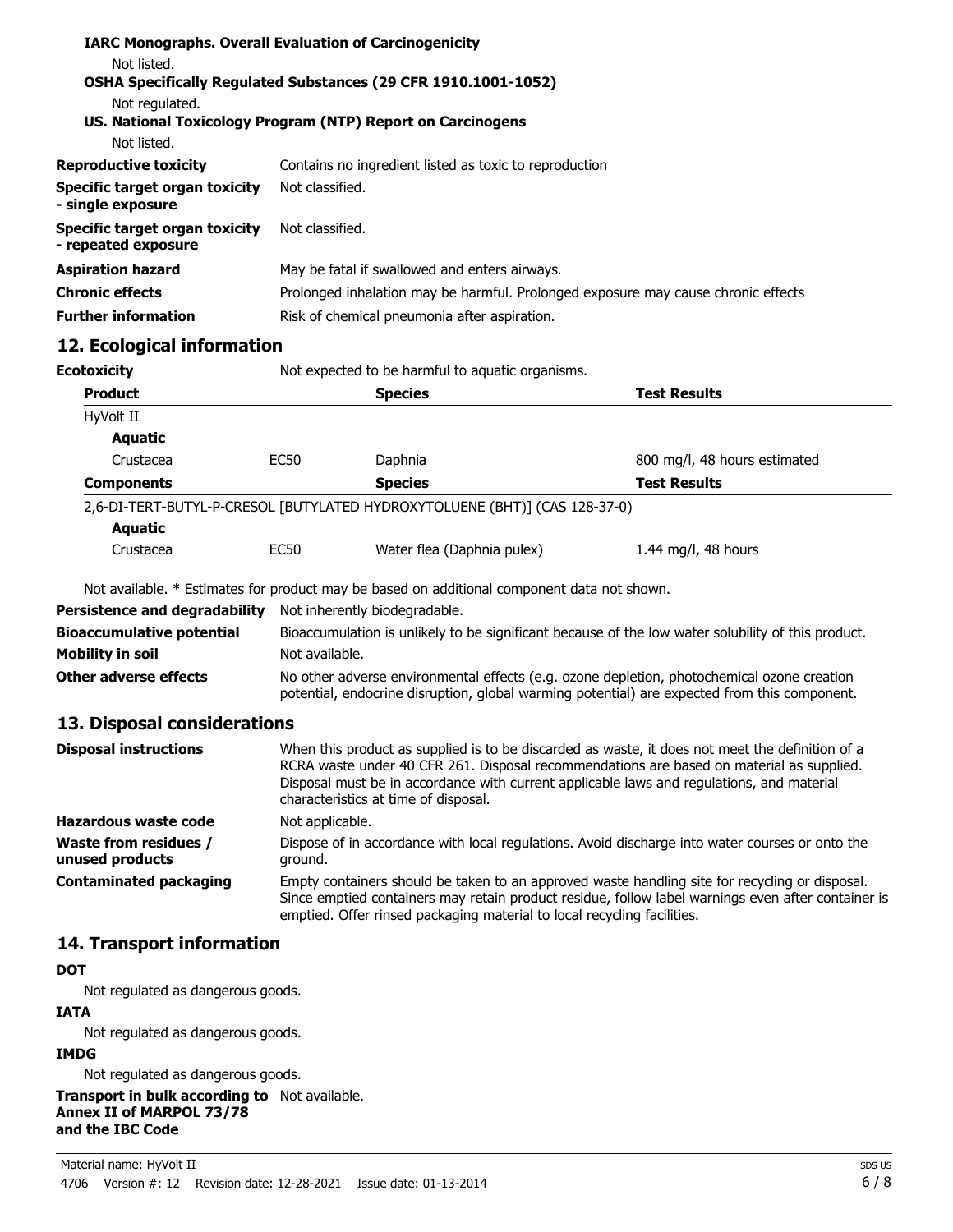**General information** Not regulated as dangerous goods.

#### **15. Regulatory information**

This product is a "Hazardous Chemical" as defined by the OSHA Hazard Communication Standard, 29 CFR 1910.1200. **US federal regulations**

All components are on the U.S. EPA TSCA Inventory List.

CERCLA/SARA Hazardous Substances - Not applicable.

HyVolt oils are certified to be PCB-free. HyVolt oils are processed from naturally occurring raw materials with no additives or recycled oils that might introduce PCB contamination.

#### **TSCA Section 12(b) Export Notification (40 CFR 707, Subpt. D)**

Not regulated.

# **CERCLA Hazardous Substance List (40 CFR 302.4)**

Not listed.

#### **SARA 304 Emergency release notification**

Not regulated.

#### **OSHA Specifically Regulated Substances (29 CFR 1910.1001-1052)**

Not regulated.

#### **Superfund Amendments and Reauthorization Act of 1986 (SARA)**

#### **SARA 302 Extremely hazardous substance**

Not listed.

| SARA 311/312       | Yes |
|--------------------|-----|
| Hazardous chemical |     |

**Classified hazard** Aspiration hazard **categories**

#### **SARA 313 (TRI reporting)**

Not regulated.

#### **Other federal regulations**

#### **Clean Air Act (CAA) Section 112 Hazardous Air Pollutants (HAPs) List**

Not regulated.

**Clean Air Act (CAA) Section 112(r) Accidental Release Prevention (40 CFR 68.130)**

Not regulated.

| <b>Safe Drinking Water Act</b> | Not regulated. |
|--------------------------------|----------------|
| (SDWA)                         |                |

**US state regulations**

This product does not contain a chemical known to the State of California to cause cancer, birth defects or other reproductive harm. California Safe Drinking Water and Toxic Enforcement Act of 1986 (Proposition 65): This material is not known to contain any chemicals currently listed as carcinogens or reproductive toxins.

#### **International Inventories**

| Country(s) or region | <b>Inventory name</b>                                                     | On inventory (yes/no)* |
|----------------------|---------------------------------------------------------------------------|------------------------|
| Australia            | Australian Inventory of Chemical Substances (AICS)                        | Yes                    |
| Canada               | Domestic Substances List (DSL)                                            | Yes                    |
| Canada               | Non-Domestic Substances List (NDSL)                                       | No                     |
| China                | Inventory of Existing Chemical Substances in China (IECSC)                | Yes                    |
| Europe               | European Inventory of Existing Commercial Chemical Substances<br>(EINECS) | Yes                    |
| Europe               | European List of Notified Chemical Substances (ELINCS)                    | No                     |
| Japan                | Inventory of Existing and New Chemical Substances (ENCS)                  | Yes                    |
| Korea                | Existing Chemicals List (ECL)                                             | Yes                    |
| New Zealand          | New Zealand Inventory                                                     | Yes                    |
| <b>Philippines</b>   | Philippine Inventory of Chemicals and Chemical Substances<br>(PICCS)      | Yes                    |
| Taiwan               | Taiwan Chemical Substance Inventory (TCSI)                                | Yes                    |